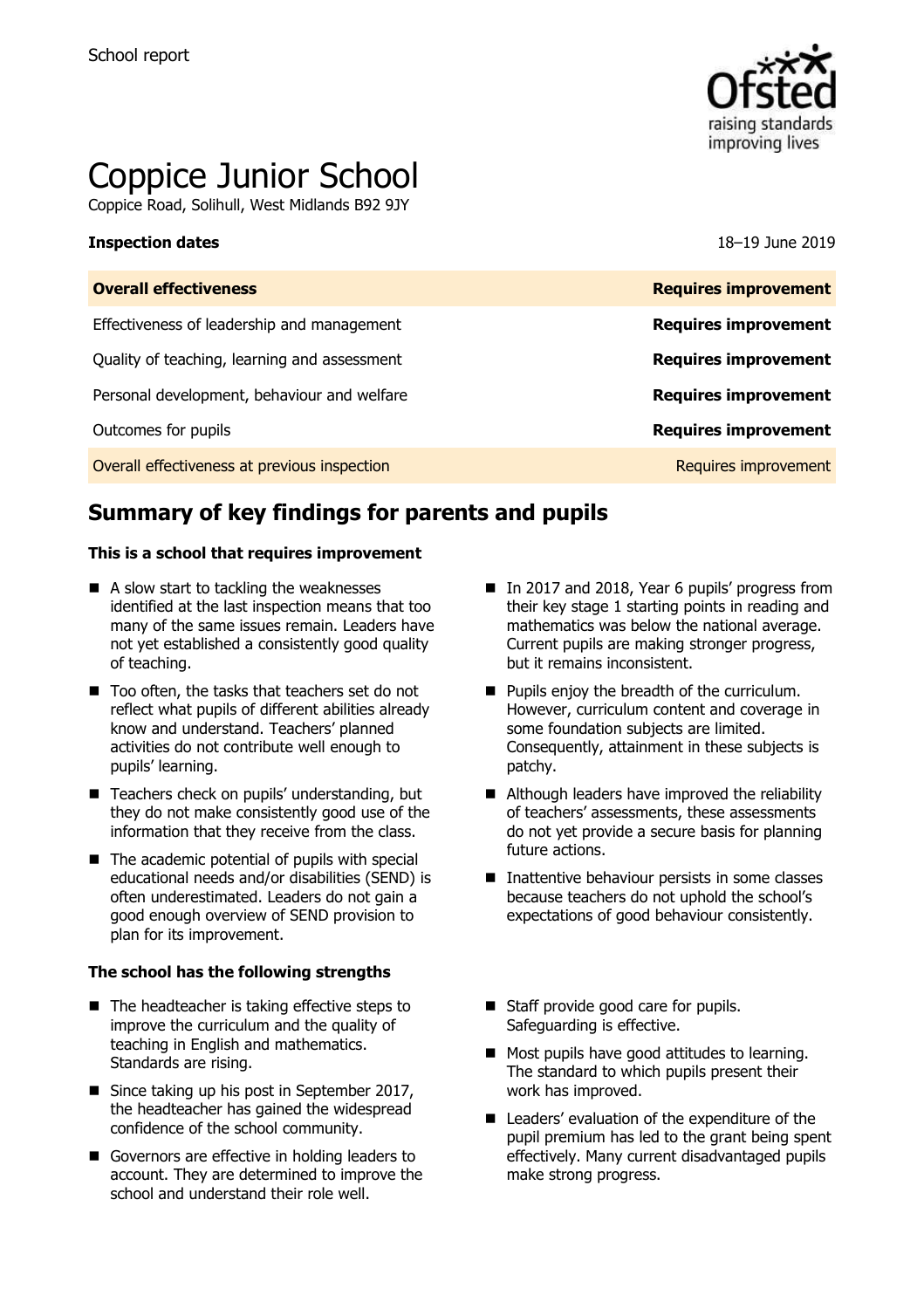

# **Full report**

### **What does the school need to do to improve further?**

- Improve the quality of teaching by ensuring that teachers:
	- plan and reshape tasks that contribute more effectively to pupils' learning
	- build successfully on the prior knowledge and understanding of pupils with different starting points.
- Deepen the impact of leadership and management on pupils' achievement by:
	- ensuring that all teachers consistently uphold leaders' expectations for pupils' behaviour
	- establishing an effective model for leadership in the foundation subjects
	- strengthening the curriculum in those areas where achievement is inconsistent or weak
	- embedding recent improvements in the reliability of assessment so that leaders have an accurate view of pupils' achievement.
- $\blacksquare$  Improve the progress of pupils with SEND by:
	- raising teachers' expectations of the academic potential of these pupils
	- ensuring that leaders use their evaluation of SEND provision to improve teaching, learning and assessment for pupils with SEND.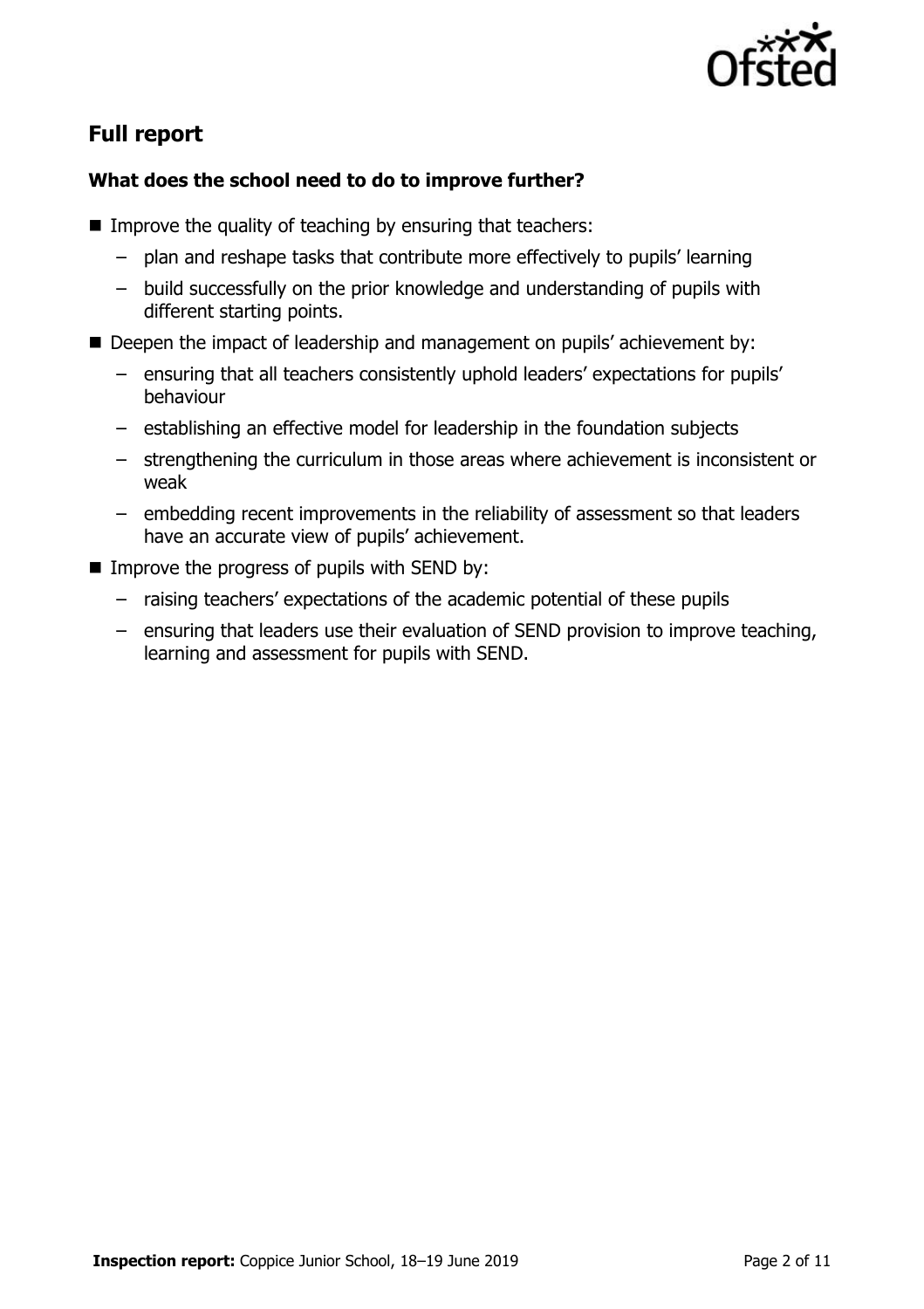

# **Inspection judgements**

### **Effectiveness of leadership and management Requires improvement**

- Leaders and governors were slow to take action following the previous inspection, and so valuable time was lost. As a result, some of the concerns raised in 2017 have not been fully addressed. In particular, some weaker teaching persists, when teachers set work that does not allow at least some pupils in the class to build upon what they already know.
- Current leaders have taken important steps forward. They have challenged ineffective teaching and provided clearer expectations for teaching, particularly in mathematics and reading. Leaders have ensured that pupils take a pride in their work. The headteacher has a realistic view of the school, and he has drawn up detailed plans for improving those aspects that require further work. The capacity for further improvement is good and is demonstrated in early signs of improvement in some key areas.
- The headteacher checks formally and informally on the quality of teaching, and provides teachers with detailed feedback on their work. Staff told inspectors that they had benefited from a range of relevant training. During the inspection, the headteacher's views on the teaching that was jointly observed aligned with those of inspectors.
- Leaders evaluate the impact of their actions. For example, the school adopted a new scheme for the teaching of mathematics. Leaders checked on the effectiveness of the scheme on pupils' progress, and found that some teachers had adopted it without sufficient regard to the characteristics of their pupils. They therefore provided further training to help teachers to adapt the scheme more closely to pupils' needs.
- Leaders identified that teachers' assessments of pupils' work were unreliable. Leaders introduced standardised tests, and gave teachers opportunities to check their judgements with those made by teachers in other schools. As a result, the accuracy of assessment has improved. However, there is a little way to go to provide an entirely reliable basis for making decisions about how to adapt provision to better suit pupils' needs.
- Leaders review the expenditure of the pupil premium well to identify those strategies which prove effective. They use the results to draw up the new plan. Actions are proving much more effective this academic year, and disadvantaged pupils are making much stronger progress.
- Leaders of the support for pupils with SEND check regularly on the impact of additional teaching for individual pupils. However, they do not look sufficiently at the overall impact of their strategies to help them plan for improvement. Some parents and carers believe that communication about their children's additional needs requires improvement. The headteacher has recognised the need to strengthen this aspect of the school's work and has adjusted the leadership structure accordingly.
- The school's curriculum is not well balanced. Some subjects, such as computing and art, receive insufficient attention. However, pupils enjoy the breadth of the school's curriculum, which is supplemented by visitors to the school and trips to places of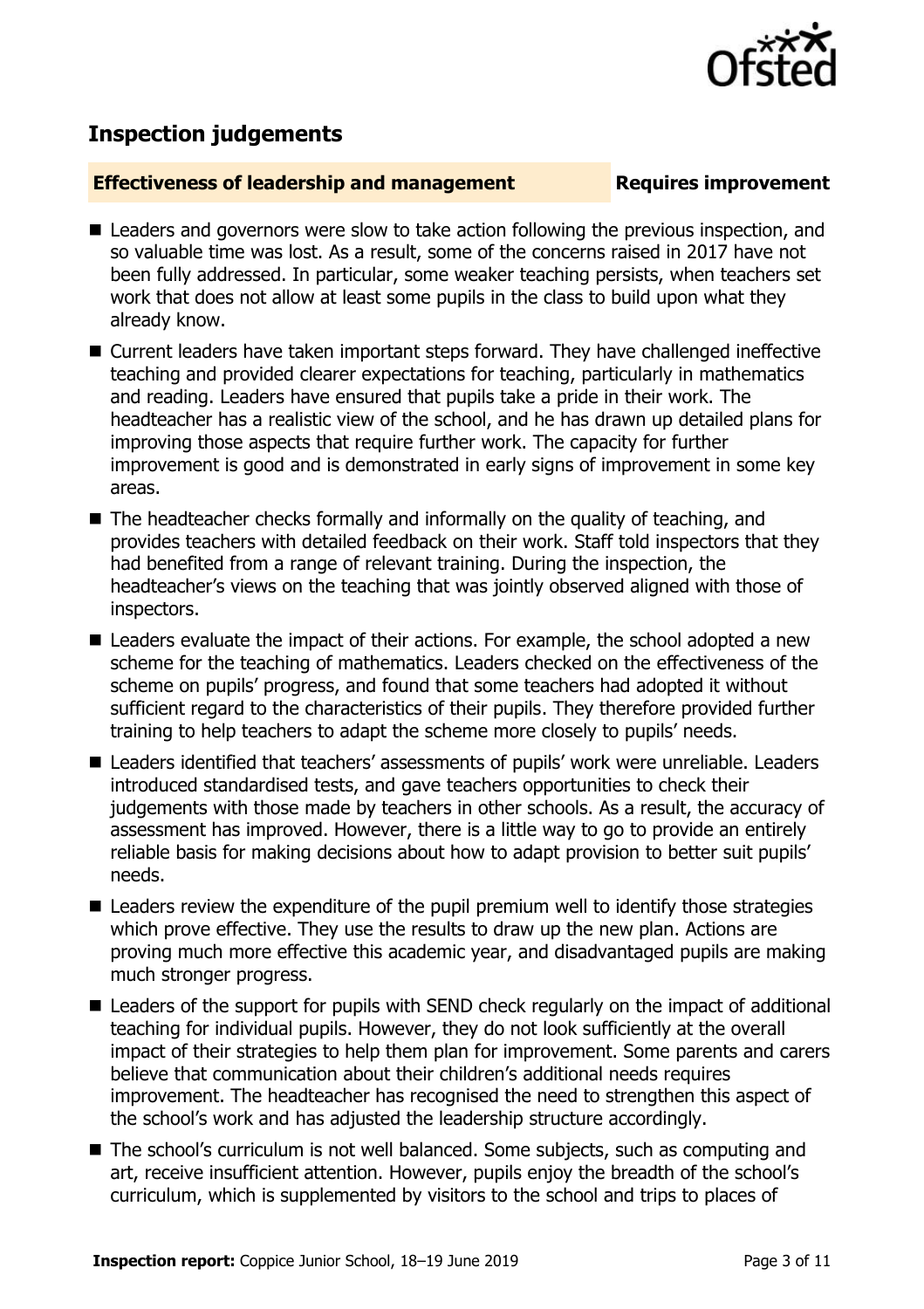

interest. For example, Year 6 had visited local terraced housing to inform their work on Victorian Britain. They and their parents appreciate the wide range of extra-curricular activities available in sport and the creative arts. Leaders spend the physical education (PE) and sport premium effectively in promoting after-school sport and house competitions.

- A significant turnover of staff has slowed the establishment of effective subject leadership. For some foundation subjects, leaders provide their colleagues with basic guidance about how to ensure that the work in each year group builds on what pupils have done before. They check on the quality of the work in each class. For other subjects, such support is currently missing.
- Current leaders enjoy the support of pupils, parents and staff. Stakeholders recognise leaders' success in creating a happy school community and their determination to improve the school. The local authority's rigorous scrutiny has been helpful.

### **Governance of the school**

- Governors provide effective oversight of the school and help to drive improvement. They have made sure through their own training that they are fully aware of their strategic responsibilities and knowledgeable enough to carry them out. Governors check their judgements by looking at practice in other schools and at national comparators.
- Through the headteacher's report and the school development plan, governors are able to scrutinise the effectiveness of leaders' actions, and thereby hold them to account. Where they have considered that weaknesses remained, such as in the challenge to the parents of pupils who were frequently absent, they have successfully pushed for further work to be done.
- Governors check carefully on the expenditure of the additional money that the school receives to support groups of pupils. They have been instrumental in increasing the effectiveness with which leaders spend the pupil premium.
- The governing body makes sure that leaders keep pupils safe, including from the risk of radicalisation. Governors check that leaders follow the correct procedures, and store records carefully. They have ensured that issues concerned with the safety of the school site raised at the last inspection have been resolved.
- The board has recently appointed members who bring valuable expertise, but some vacancies remain.

### **Safeguarding**

- The arrangements for safeguarding are effective. There is a strong culture of safeguarding at all levels.
- Leaders ensure that staff are fully trained to identify pupils who may be at risk of harm, including risks associated with radicalisation and extremism. They provide staff with regular updates. Staff are vigilant and confident in checking on pupils' welfare. Leaders work effectively with parents, and other agencies that protect children, to safeguard those pupils whose circumstances make them potentially vulnerable.
- The school keeps well-ordered and detailed records of concerns and the additional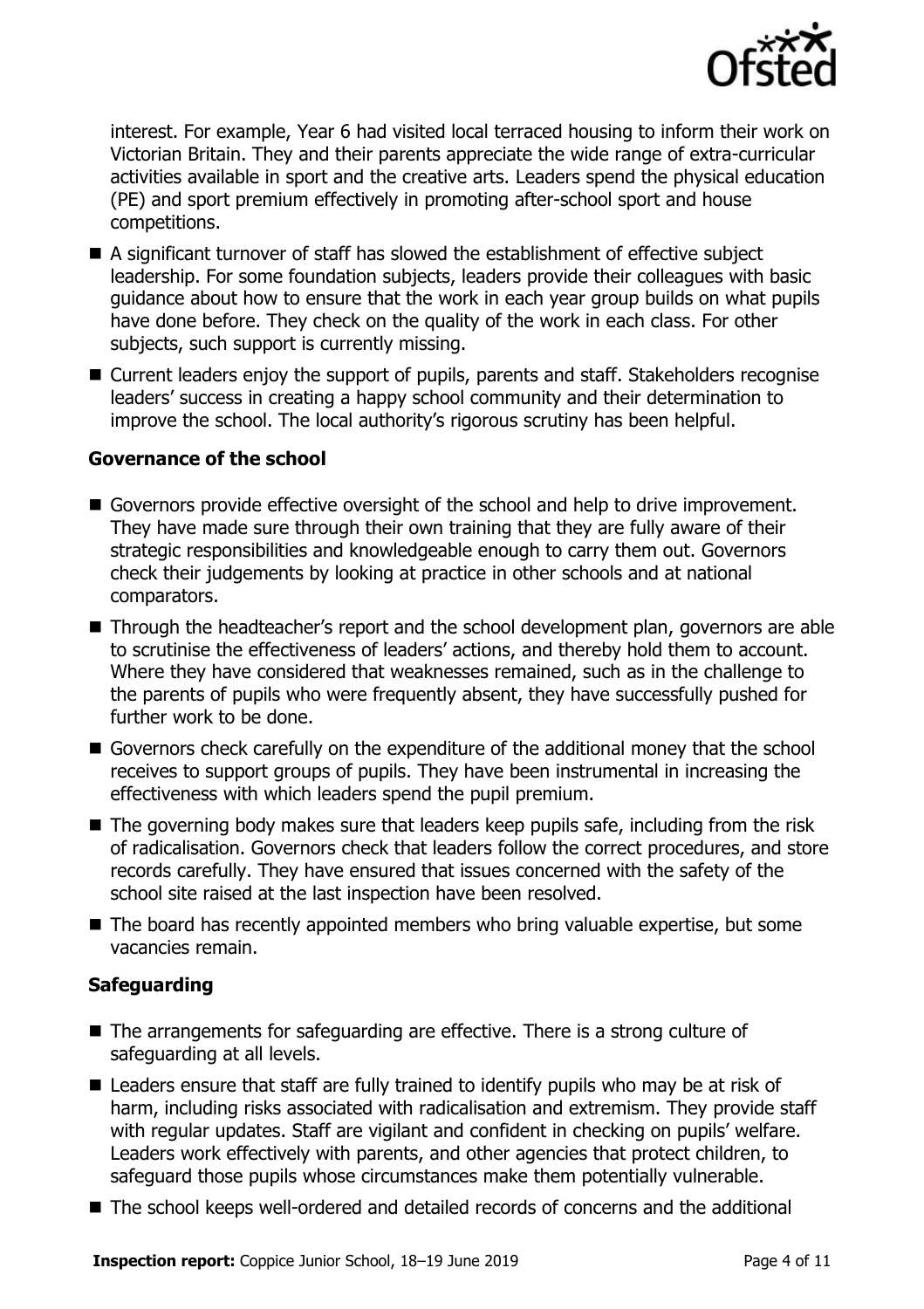

support they provide for individual pupils. Staff meet regularly to review the effectiveness of that support.

### **Quality of teaching, learning and assessment Requires improvement**

- The quality of teaching requires improvement because it remains inconsistent. In general, it is stronger at upper key stage 2 than it is in the lower years. The scrutiny of pupils' work shows that teaching is now improving as leaders refine the guidance they give to teachers.
- For some pupils, weak teaching in the past has led to gaps in their knowledge and understanding. This has heightened the need to help pupils fill these gaps while simultaneously acquiring new knowledge and skills. However, teachers sometimes set tasks that do not build upon what pupils already know and understand. For example, during the inspection, some pupils in one class did not have the mathematical skills to tackle the question put before them.
- The quality of teachers' planning is variable. On occasion, pupils are asked to complete activities which do not relate well to the focus of the lesson. As a result, they do not extend their knowledge and understanding as fully as they should do. For example, in a Year 4 lesson about spelling words in context, pupils became confused about how to complete a crossword.
- Teachers check on pupils' understanding. Sometimes they question individual pupils, and sometimes they ask pupils to write on small whiteboards so that they can see which pupils are able to answer correctly. However, teachers do not use this feedback reliably to tackle any misconceptions or adjust the pace of the learning.
- Work in pupils' books shows that teachers have become more proficient at meeting leaders' expectations about feedback. This has helped pupils to reflect on their work and correct their mistakes.
- **Pupils are articulate, both in their discussions with their peers and in their answers to** teachers' questions. Many are able to explain their ideas in detail. Teachers are a little reluctant to challenge pupils to extend and deepen their thinking further.
- In the teaching of mathematics, reasoning is now well established. Both written tasks and teachers' questions expect pupils to explain how they would find an answer or why they think as they do. Pupils' workbooks show that pupils study a good range of mathematical topics.
- Teachers give pupils the opportunity to write in a range of styles in different contexts. For example, pupils in Year 6 wrote factual reports on their imaginary visits to a Victorian workhouse. Pupils' workbooks showed that over the course of the current academic year, pupils have developed the ability to write at greater length. In general, pupils are now using more sophisticated language and better control of their writing. Some pupils' writing is held back by a lack of security in their use of punctuation, such as using capital letters and full stops.
- Teachers show a good knowledge of their subjects, and use subject-specific vocabulary accurately. Relationships between teachers and pupils are strong, although on occasion teachers do not insist that pupils listen carefully and concentrate on their work in accordance with the school's behaviour policy. Pupils told inspectors that homework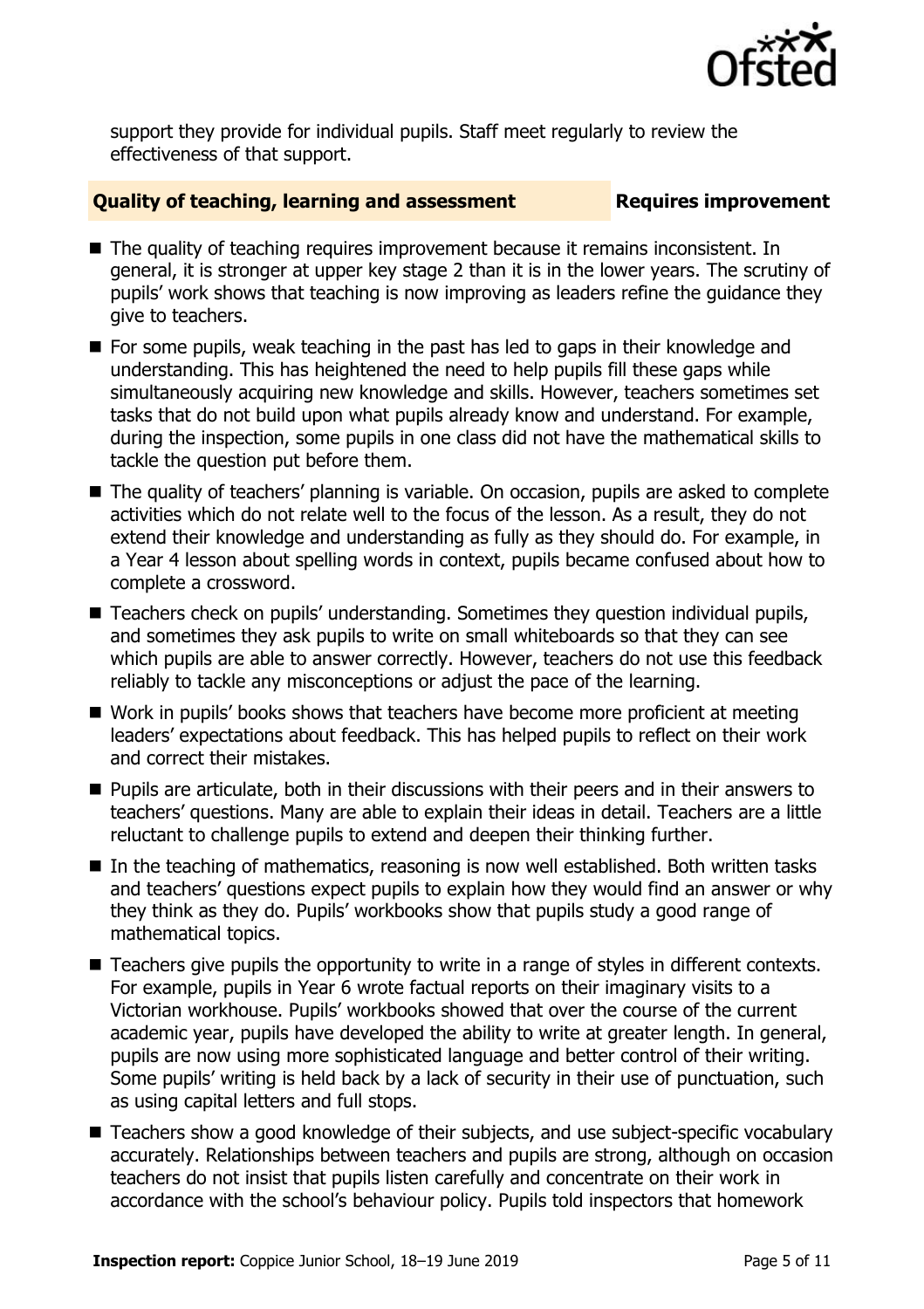

made a useful contribution to their learning.

### **Personal development, behaviour and welfare Fig. 2.1 Requires improvement**

### **Personal development and welfare**

- The school's work to promote pupils' personal development and welfare is good.
- **Pupils greatly enjoy school. Parents commented to inspectors on how well staff care for** their children, and how they help to overcome any anxieties or problems. Pupils' attitudes to learning are strong. In contrast to the findings of the last inspection, pupils take a pride in their work and present it consistently neatly. A high proportion of pupils take part in after-school clubs.
- **Pupils feel safe in school. They told inspectors that pupils get along with each other** well, and that bullying is now rare. Pupils would trust an adult to resolve any disagreement that arose. Pupils are able to recall in detail how to stay safe online. The school also teaches them effectively about how to stay safe on the roads.
- **Pupils have good opportunities to take up positions of responsibility as prefects or** school councillors. They consider that the school council has represented their views successfully, and they understand how it models a democratic process. Pupils were able to explain how they had learned to respect a range of faiths and cultures, and said that there was no racism in the school.
- Pastoral staff have worked effectively with the few pupils with social and emotional difficulties to develop their understanding of right and wrong. These pupils are increasingly able to see the consequences of their actions for themselves and others.
- The school has forged effective links with both the partner infant school and the secondary school to which most pupils transfer. Arrangements for transition are increasingly effective.

### **Behaviour**

- The behaviour of pupils requires improvement. Pupils sometimes become inattentive, and low-level disruption occasionally sets in. Pupils talk across the class discussion or fidget. To a large extent, these lapses in behaviour reflect the unwillingness of some teachers to apply the behaviour policy effectively. Pupils told inspectors that teachers' expectations differed, and that their concentration in lessons was sometimes affected by the actions of others.
- For the majority of the time, pupils behave well in lessons. When teachers make their expectations with regard to behaviour and to the outcomes of intended learning clear, pupils work hard and concentrate well.
- During the inspection, pupils' conduct at social times was good. They played happily together, using a good range of play equipment. Pupils told the inspectors that this behaviour was typical, and that unpleasant incidents are rare.
- The headteacher has excluded a small number of pupils this academic year. In each case, exclusion has been a proportionate response to an individual pupil's aggressive behaviour. Staff have then provided effective support for the pupil on return from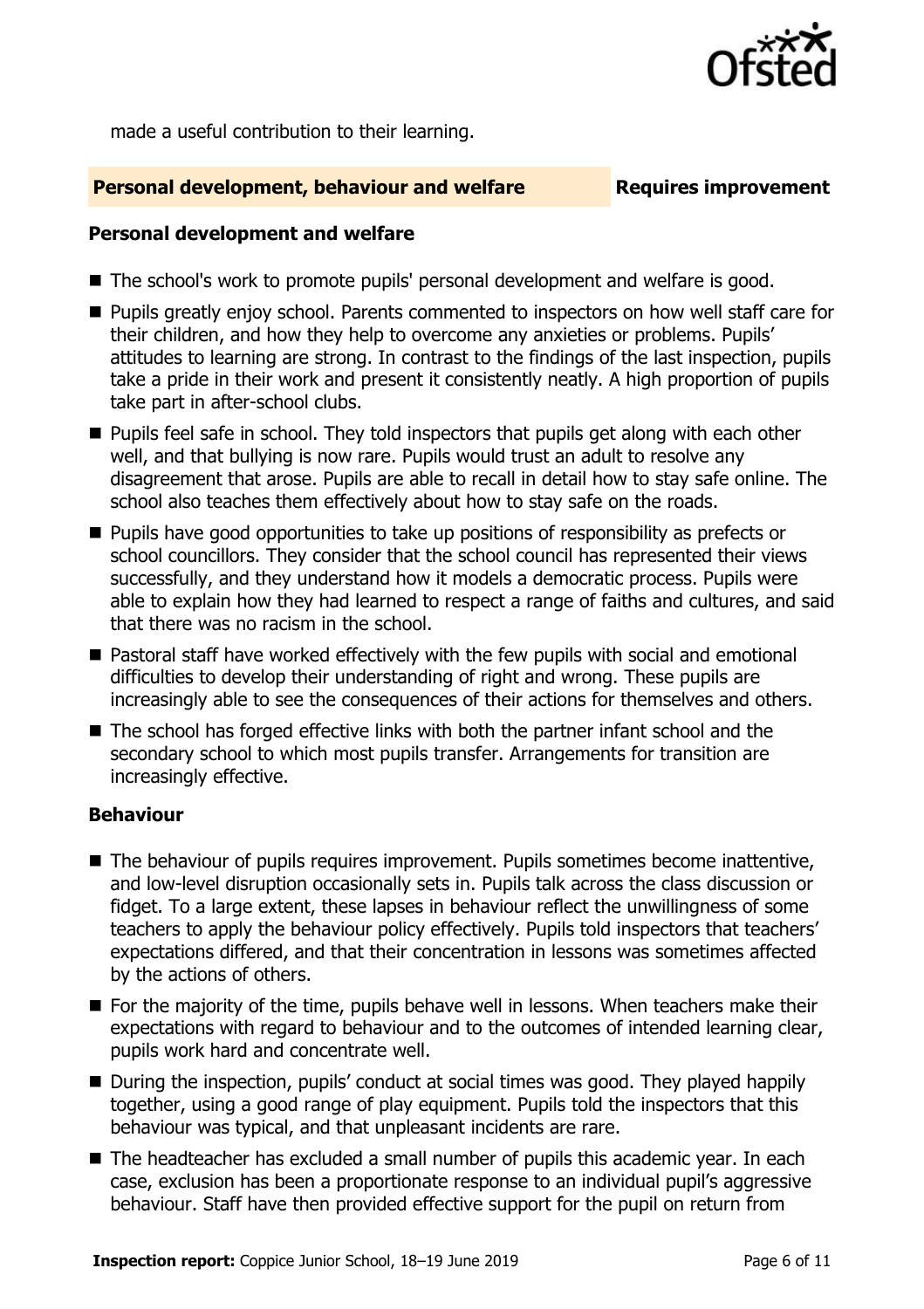

exclusion, and to date no pupil has been excluded twice. Leaders have not kept all the school's behaviour records fully up to date.

The school has employed an external agency to help improve attendance and has provided additional training for staff to intensify work to improve attendance. As a result, attendance has risen recently, but remains below the national average. The attendance of disadvantaged pupils is further behind that of all pupils nationally and requires improvement.

### **Outcomes for pupils Requires improvement**

- Outcomes for pupils require improvement primarily because current pupils' progress in English and mathematics remains inconsistent. Furthermore, there was limited evidence of achievement in some foundation subjects.
- Published assessment information shows Year 6 pupils left the school having made progress in reading and mathematics that was below the national average in both 2017 and 2018. The proportion of pupils attaining the expected standard in mathematics and by the combined measure was also below average. The achievement of disadvantaged pupils was disappointing.
- **Information supplied by the school suggests that there is a considerable variation in** current pupils' attainment and progress between subjects and between classes. However, an extended scrutiny of pupils' work provides a better picture, and shows that across the school, pupils are making stronger progress than previously, especially in Year 6. Inconsistencies remain, however, so that in English and mathematics, progress is not yet consistently strong.
- Observations of disadvantaged pupils' learning and a scrutiny of their work showed that they are making better progress this academic year. Many are now making strong progress. Teachers are paying closer attention to their particular needs in class, and additional teaching on a one-to-one basis is helping them to catch up.
- The progress of pupils with SEND is more mixed. Pastoral staff have helped pupils with social and emotional difficulties to control their behaviour and take a calmer and more constructive approach to their studies. However, some staff do not have sufficiently high expectations for the academic progress that these and other pupils with SEND should make. Leaders do not check carefully enough at a strategic level the impact of their actions on the achievement of pupils with SEND.
- Leaders have recognised the importance of establishing a strong reading culture in the school. Reading records show that most pupils read at home regularly, and staff listen more frequently to those who do not. A reading scheme underpins the development of reading skills for those pupils who enter the school at a lower standard. Most pupils can read fluently, and enjoy reading fiction of their own choice.
- Pupils' work shows that in some foundation subjects, they develop secure knowledge and understanding. In science, pupils gain a sound appreciation of how to conduct experiments and learn scientifically. They acquire relevant knowledge in history and geography, and demonstrate increasingly advanced skills in researching and analysing information. However, in other subjects, including art, design and technology and computing, there was little evidence that pupils have built up their knowledge and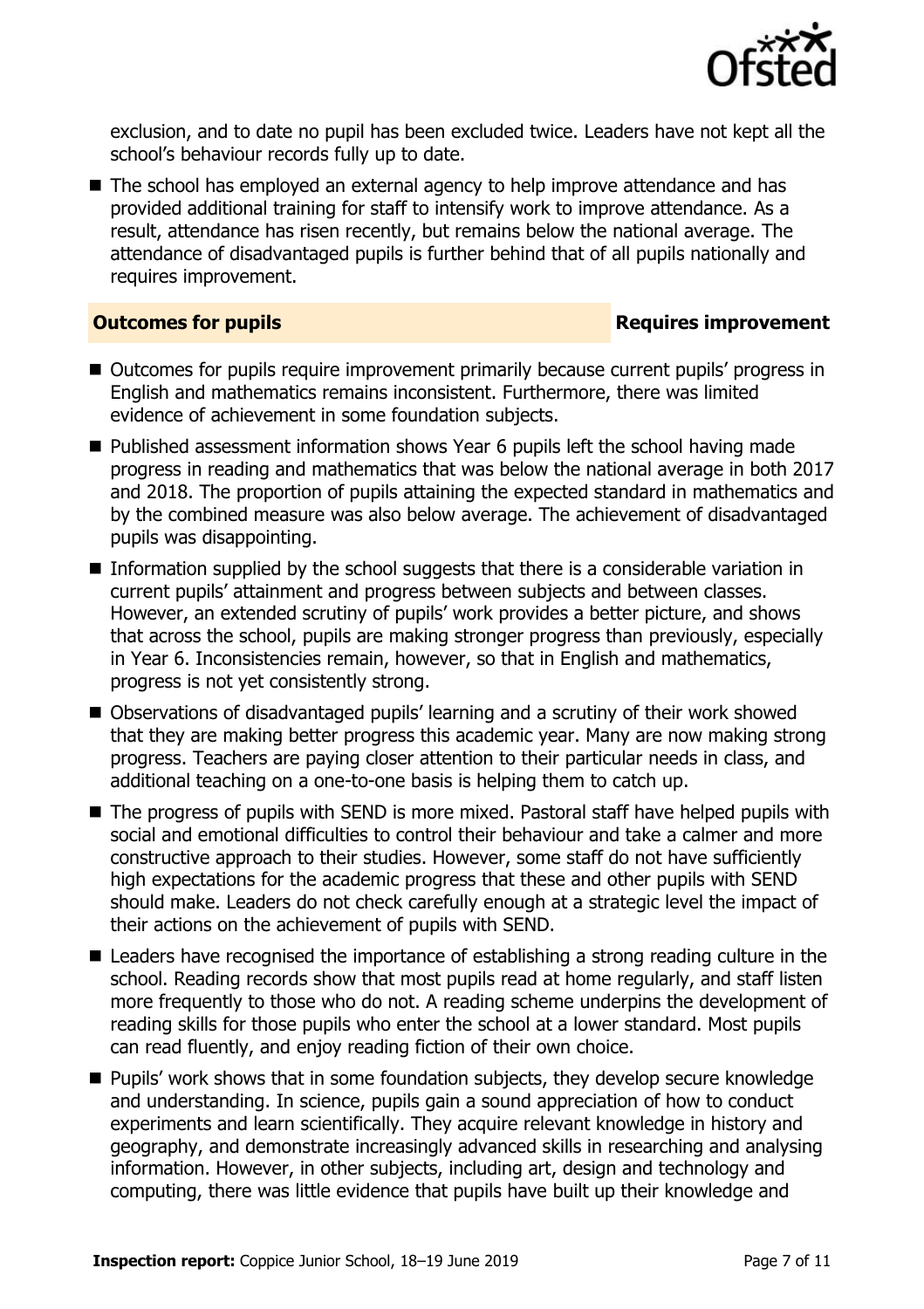

understanding progressively.

**Pupils'** enjoyment of a broad curriculum is helping to prepare them for secondary school. However, it is most important that their progress continues to strengthen and that, where necessary, teachers help them to fill any gaps in their understanding of important concepts.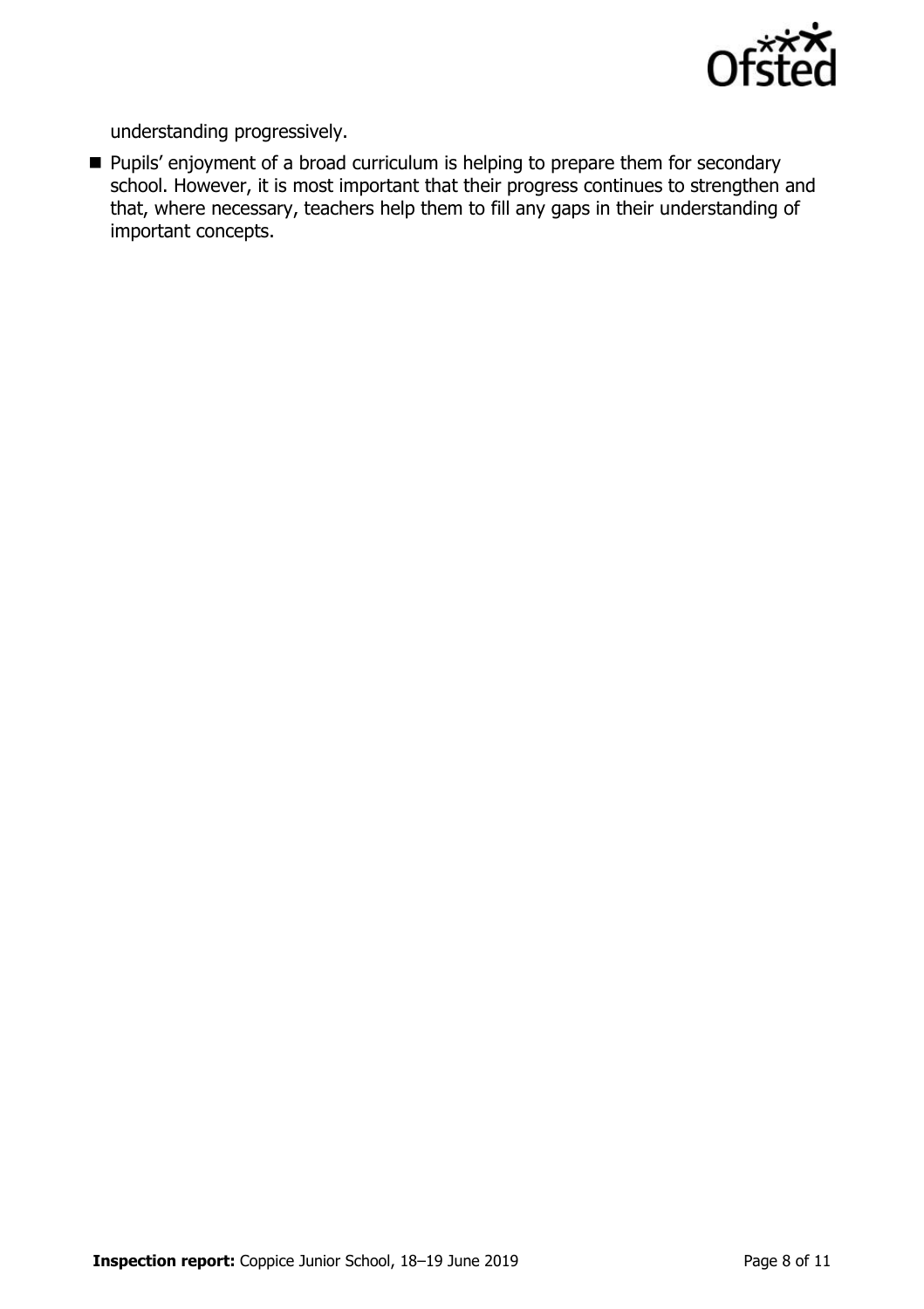

# **School details**

| Unique reference number | 104041   |
|-------------------------|----------|
| Local authority         | Solihull |
| Inspection number       | 10088477 |

This inspection of the school was carried out under section 5 of the Education Act 2005.

| Type of school                      | <b>Junior</b>                  |
|-------------------------------------|--------------------------------|
| School category                     | Maintained                     |
| Age range of pupils                 | 7 to 11                        |
| <b>Gender of pupils</b>             | Mixed                          |
| Number of pupils on the school roll | 218                            |
| Appropriate authority               | The governing body             |
| Chair                               | Jo Bromige                     |
| <b>Headteacher</b>                  | <b>Mark Knowles</b>            |
| Telephone number                    | 0121 705 3504                  |
| Website                             | www.coppicejuniorschool.co.uk  |
| <b>Email address</b>                | office@coppice.solihull.sch.uk |
| Date of previous inspection         | 9-10 March 2017                |

### **Information about this school**

- Coppice Junior School is a little smaller than the average-sized primary school.
- The school runs a before- and after-school club, for which it charges parents.
- The proportion of disadvantaged pupils is below average.
- The proportion of pupils with SEND is above average.
- The headteacher and the assistant headteacher took up their posts in September 2017.
- The chair of governors assumed her role in September 2018.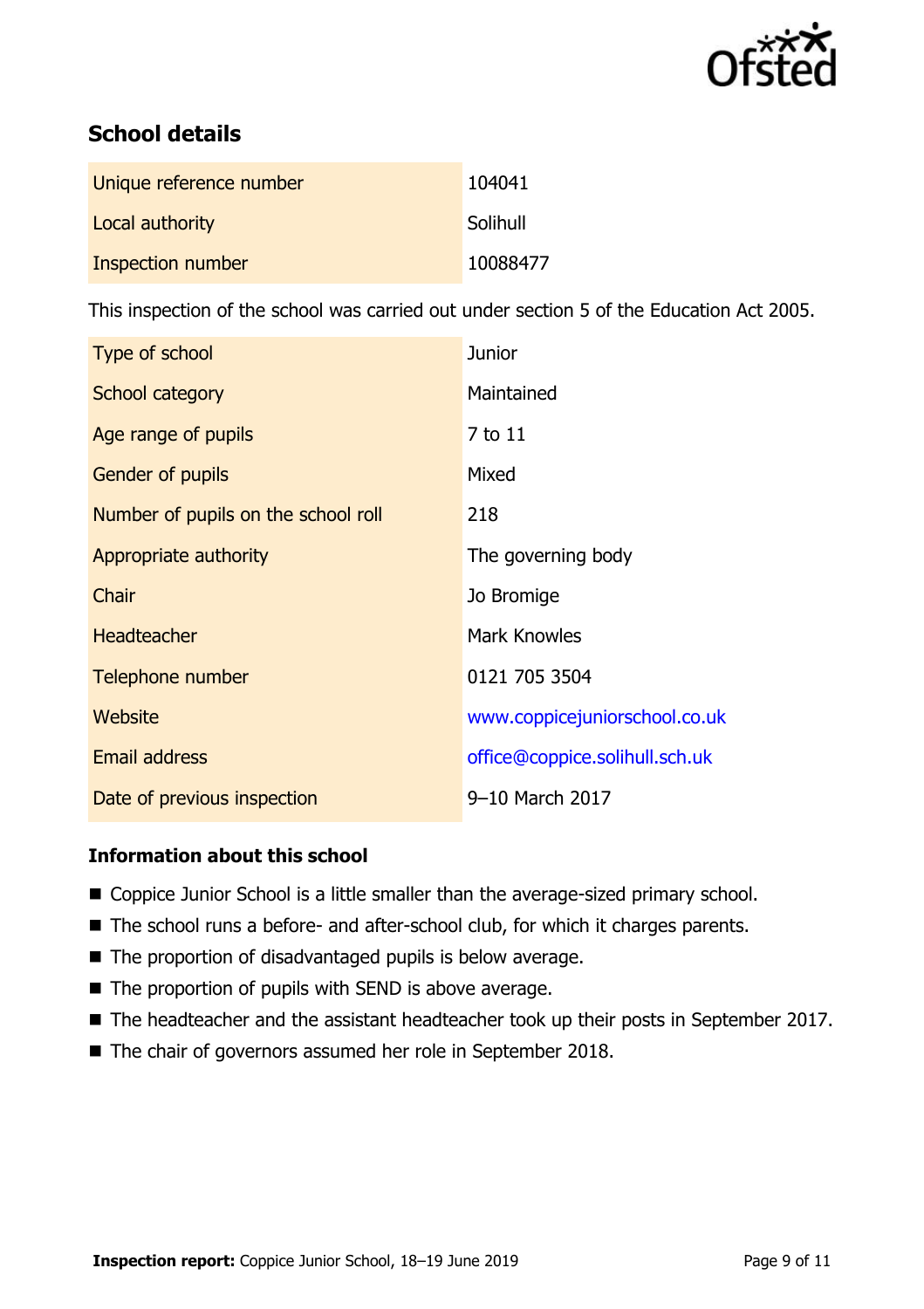

## **Information about this inspection**

- Three quarters of Year 6 pupils and three teachers were absent from school on a residential visit during the inspection.
- **Inspectors observed learning in all year groups except Year 6. Three observations were** conducted jointly with the headteacher. The inspectors also observed pupils' conduct at social times.
- The inspectors held discussions with the headteacher, other leaders, staff, members of the governing body and a representative of the local authority.
- Two groups of pupils, chosen at random, met with the inspectors. Inspectors also spoke to many other pupils informally. An inspector listened to pupils in Years 3 and 5 read.
- The inspectors scrutinised, in depth, work produced by a number of pupils from all year groups. Their sample included the work of some disadvantaged pupils, and some pupils with SEND. The inspectors considered information about pupils' current performance.
- The inspectors looked at a wide range of documents, both electronically and on paper. These included: development plans; external reviews of governance and the expenditure of the pupil premium; records of how leaders check on teaching; details of pupils' attendance and behaviour; records of visits made by officers of the local authority; minutes of governing body meetings; policies; and records showing how the school supports vulnerable pupils.
- Inspectors took into account the 44 responses to Ofsted's online questionnaire, Parent View, and the 38 comments made using the free-text facility. They spoke to several parents bringing their children to school on the second day of the inspection. Inspectors also considered the 13 responses to Ofsted's staff survey.

### **Inspection team**

Martin Spoor, lead inspector and a Constanting Ofsted Inspector

Paul Longden **Designation** Ofsted Inspector